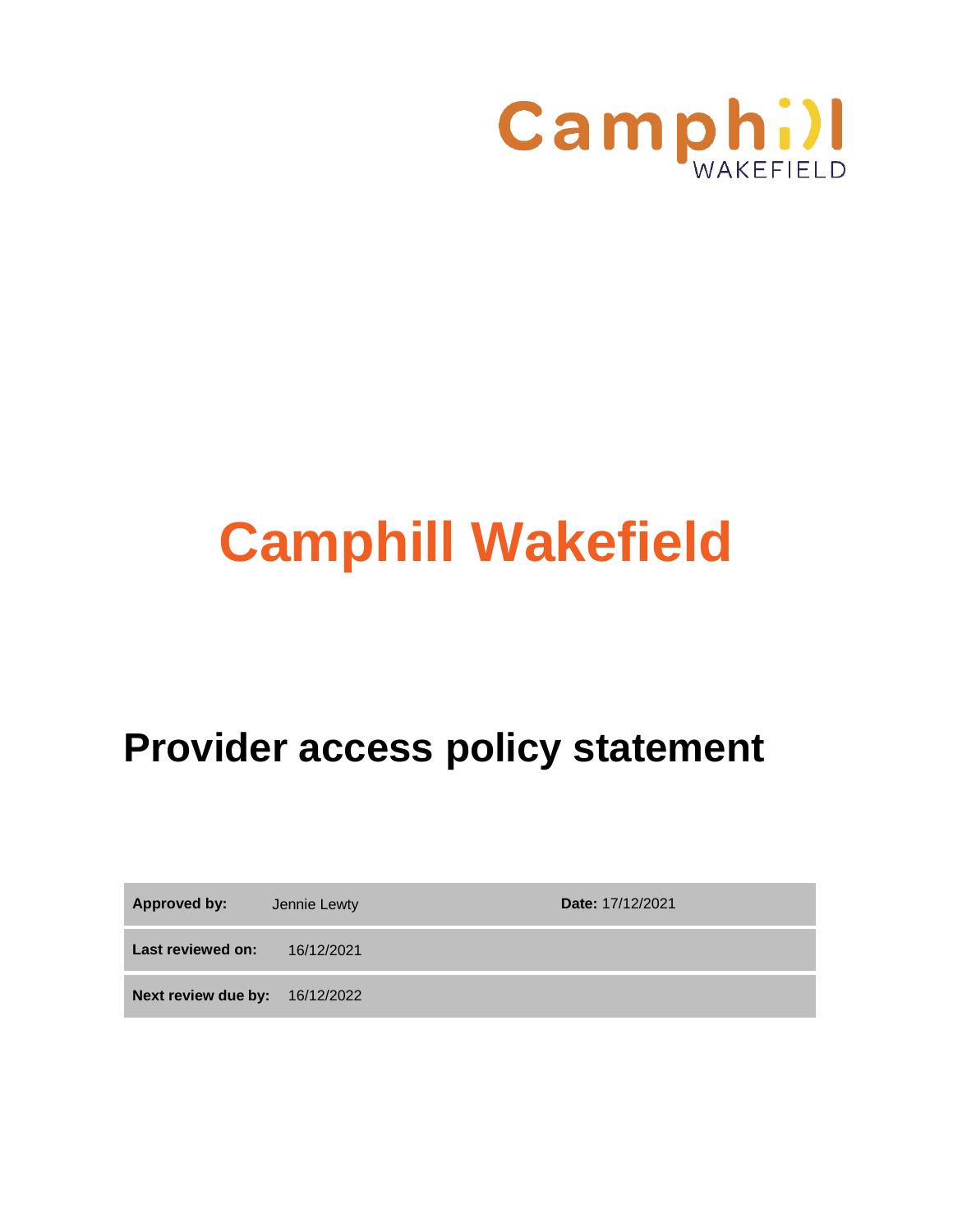# **Contents**

# <span id="page-1-0"></span>**1. Aims**

This policy statement aims to set out our college's arrangements for managing the access of education and training providers to students for the purpose of giving them information about their offer.

It sets out:

- Procedures in relation to requests for access
- The grounds for granting and refusing requests foraccess
- Details of premises or facilities to be provided to a person who is given access

# <span id="page-1-1"></span>**2. Student entitlement**

All students at Camphill Wakefield are entitled to:

- Find out about training opportunities; supported internships; relevant qualifications and apprenticeship opportunities, as part of our careers programme which provides information on the full range of education and training options available at each transition point
- Hear from a range of local providers about the opportunities they offer, including supported internships, apprenticeships, and further education.
- Understand how to make applications for a range of relevant academic courses, internships, apprenticeships/traineeships, work-based learning, and jobs.

## <span id="page-1-2"></span>**4. Management of provider access requests**

#### **4.1 Procedure**

A provider wishing to request access should contact: **Raph Taylor, Careers Leader**

Telephone: 01924 255281 ext. 252

Email: [raph.t@camphill.ac.uk](mailto:raph.t@camphill.ac.uk)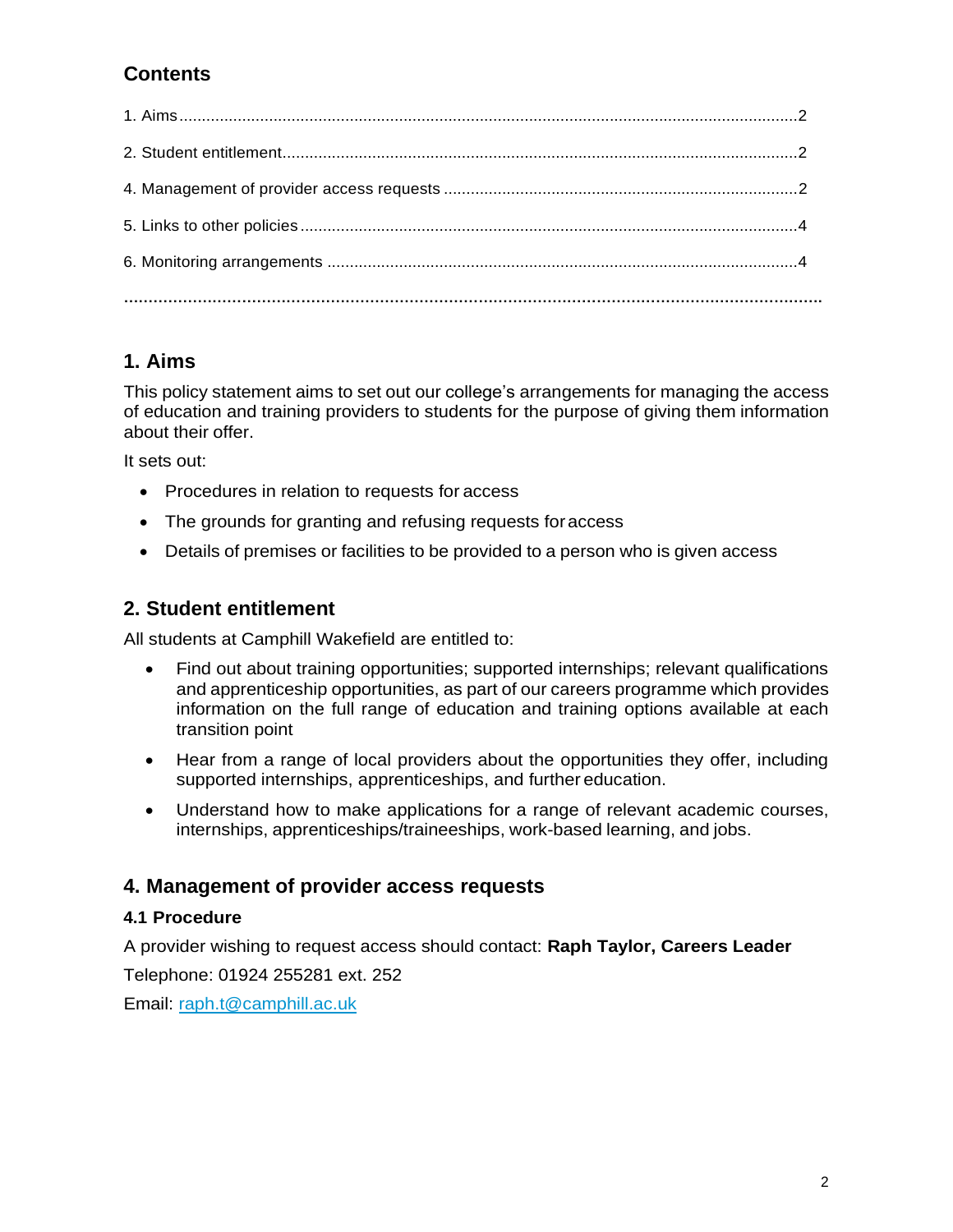# **4.2 Opportunities for access**

A number of events, integrated into our careers programme, will offer providers an opportunity to come into college to speak to students:

|                                   | Autumn term                                                                                                                                                                                                                                                                                                                                                                                                                                 | <b>Spring term</b>                                                                                                                                                                                                                                                                                                                                                                                                                                                                                                                                                                | Summer term                                                                                                                                                                                                                                                                                                                                                                                                                  |
|-----------------------------------|---------------------------------------------------------------------------------------------------------------------------------------------------------------------------------------------------------------------------------------------------------------------------------------------------------------------------------------------------------------------------------------------------------------------------------------------|-----------------------------------------------------------------------------------------------------------------------------------------------------------------------------------------------------------------------------------------------------------------------------------------------------------------------------------------------------------------------------------------------------------------------------------------------------------------------------------------------------------------------------------------------------------------------------------|------------------------------------------------------------------------------------------------------------------------------------------------------------------------------------------------------------------------------------------------------------------------------------------------------------------------------------------------------------------------------------------------------------------------------|
| 1 <sup>st</sup> years             | <b>Careers information</b><br>sessions<br>Work experience<br>preparation sessions                                                                                                                                                                                                                                                                                                                                                           | <b>Careers Information</b><br>sessions<br><b>Work experience</b><br>placements<br><b>Regular Employer</b><br><b>Encounters</b><br><b>Vocational Profiling</b><br><b>Activities for some</b><br><b>students</b>                                                                                                                                                                                                                                                                                                                                                                    | <b>Careers Information</b><br>and Guidance<br><b>Interviews on request</b><br><b>Work experience</b><br>placements<br>Introduction to the<br>college Employment-<br>focused pathway<br>including initial<br>assessment and<br><b>Employer Encounters</b>                                                                                                                                                                     |
| $2^{nd}$ and<br>further<br>years: | Joining the<br><b>Employment-focused</b><br>pathway: employer<br>encounters, Vocational<br>Profiling, and supported<br>employment<br>placements<br><b>Supported</b><br>Internship open<br>evenings and events<br>advertised to<br>students<br>Moving on $Event - for$<br>a wide range of post-<br>college providers<br><b>Parents</b><br><b>Afternoon/Evening:</b><br>information and advice<br>to include benefits<br>advice and guidance. | <b>Work Placements</b><br>and Supported<br><b>Employment</b><br>Placements.<br><b>Regular Employer</b><br><b>Encounters: onsite visits</b><br>from employers and<br>businesses; offsite<br><b>Employer visits</b><br><b>Careers in education:</b><br>taught employability<br>sessions, including CV<br>writing and interview<br>skills, with opportunity for<br>regular Employer<br><b>Encounters</b><br><b>Attending Supported</b><br>Internship open<br>evenings and events<br>Attending<br>Apprenticeship<br>fair(s), and inviting<br>Apprenticeship<br>providers into college | <b>Work Placements,</b><br><b>Supported</b><br><b>Employment</b><br><b>Placements.</b><br><b>Pathway Towards</b><br><b>Employment: taught</b><br>employability sessions<br>with opportunity for<br>regular Employer<br><b>Encounters</b><br><b>Careers in education:</b><br>taught employability<br>sessions, including CV<br>writing and interview<br>skills, with opportunity<br>for regular Employer<br><b>Encounters</b> |

Please speak to our **Careers Leader** if you would like to access the college to meet and speak to students, and to identify the most suitable opportunity for you.